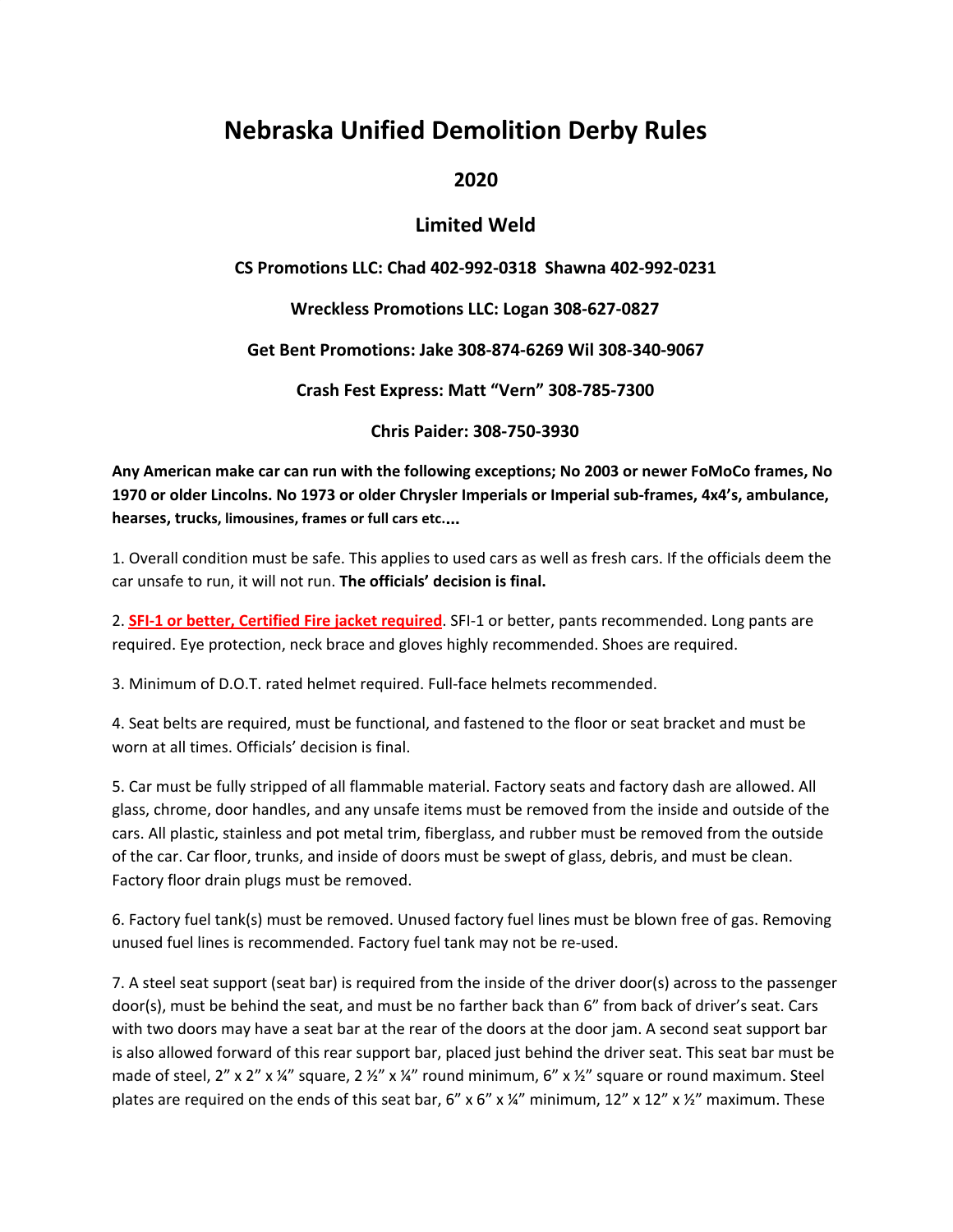steel plates must be welded well to the seat bar (officials' decision is final, must be safe). The steel plates may be bolted to the car, however welding is highly recommended. If the factory dash is removed, a support (dash bar) similar to the seat support is required. If you use a dash bar, it must be minimum 6" from the firewall and minimum 6" from the tranny tunnel. It must not come in contact with firewall or tranny tunnel at any time. It may be connected to the seat support bar with similar material. These "door" bars may be against inner door panel, but not between door panel and outer door skin. Side door Bars must not exceed 62" in length (this includes if your halo is at the rear of your side bars) **These "door" bars may not extend past the dash or roll over bar.** If door bars are used, you are allowed (3) "down" bars per side from the door bars to the floor tin **ONLY**. (1) of these "down bars" per side will be counted as your "rollover/halo" that is allowed to be welded to the top of the frame. The other (2) door bars per side are **ONLY** allowed to be within the **INSIDE** of the door seams of the driver/passenger doors. Maximum "down bar" size is 3" round or square tubing.

8. Driver door may be welded completely shut for safety. Outer and/or inner driver door skin reinforcement is Mandatory. **The inner door plate cannot be welded to the floor (must remain a minimum of 3 inches from the floor & 6" from the firewall).** This reinforcement must be steel metal to sheet metal only, may be no thicker than 1/4", and must conform to the factory bodylines. This reinforcement may not extend in front of the front door seam more than 6", and may not extend past the rear of the drivers door seam more than 6".

9. Halo bars and or rollover bars are mandatory. The addition of "posts" on hardtop sedans (connecting top of doors to roof) is also allowed,  $2''$  round or square tubing or  $3''$  x  $\frac{1}{2}''$  thick flat maximum to add "posts" to hardtop cars. Roll over cages may run on the exterior or interior of the roof and must be welded to the seat support bar. Connecting these roll over cages to the roof is mandatory with a maximum of 4 bolts (1/2" diameter maximum) or a maximum of (4) 4" long weld beads to roof tin, that do not extend more than 8 inches away from either side of the halo bar. The rear roll over bar, behind the seat, must be vertical (not angled up and back). This rear roll over bar may extend down through the floor tin and to the top of the frame or sub-frame, if the rollover bar is attached to the frame that will count as your allowed "down" bar to attach to the frame. This rear roll over bar may be welded to the top of the frame (**top of frame only**) and must be a minimum of 2" forward from the center of the backseat body mount bolt on a full frame car (will be measured straight back, not at an angle). On a sub frame car the roll over bar can be welded to the rear floor foot pan tin or to the rear sub frame *but must remain in front of the front leaf spring bracket or* can be welded to the front sub frame but not both. Halo bar may not be connected to front window bars.

10. A maximum of two steel straps or bars must be located in windshield area. These may be bolted or welded and must only attach to sheet metal only (2" round, 2" x 2" square, or  $3"x 1/2"$  flat maximum). These straps or bars are required to prevent the hood from entering the passenger compartment. Dash tin, rain trough or firewall tin must be in stock location (cannot be smashed down) **officials' decision is final**. Straps can only extend 6" down onto the firewall/ rain trough & 6" onto the roof. Windshield bars must be at least 10" apart where they meet the firewall/ rain trough. You will be allowed a maximum of (2) horizontal bars to connect the vertical windshield bars together ONLY if firewall tin has been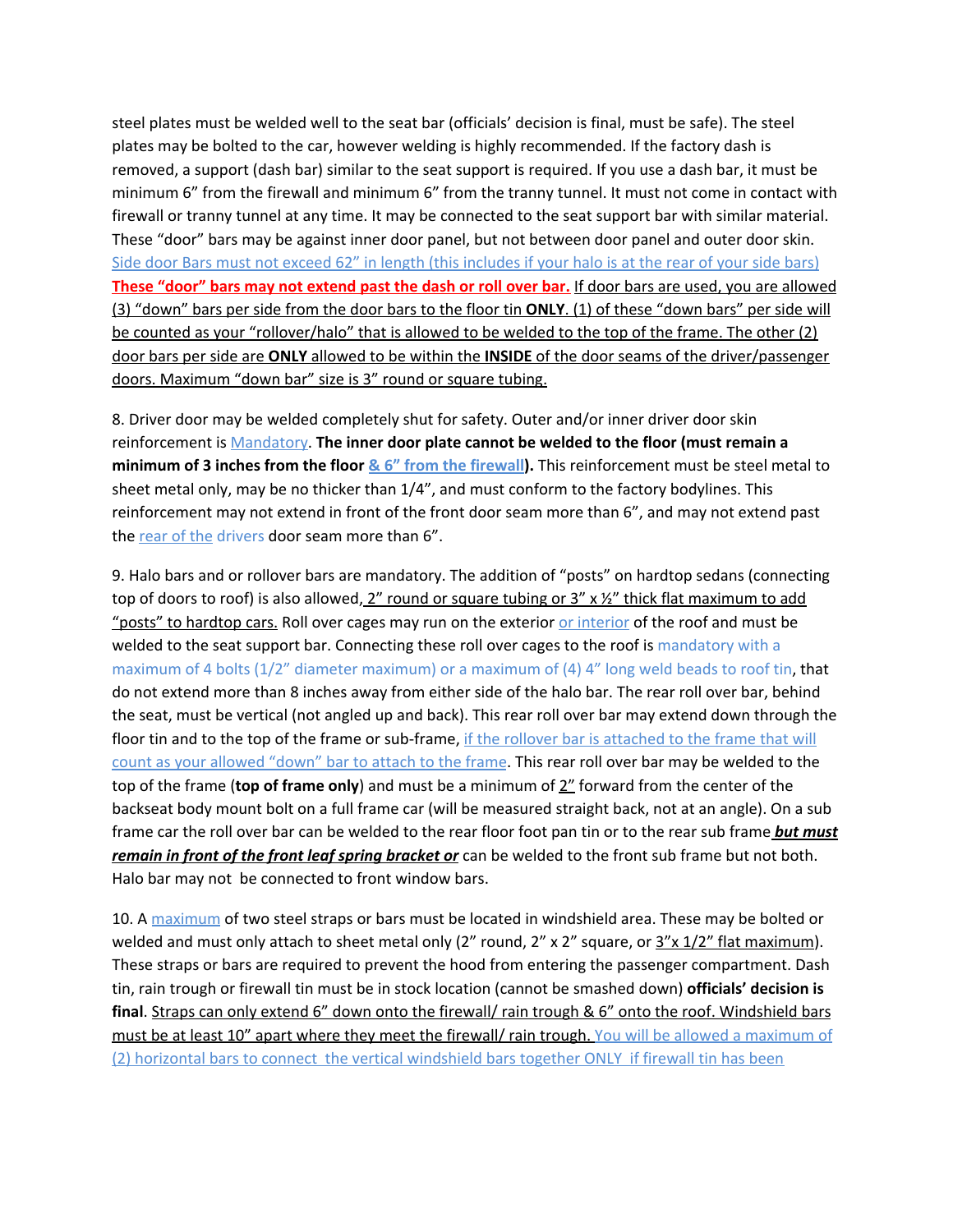removed between the two vertical bars, these horizontal bars are of the same size regulations as the vertical windshield bars.

11. Battery must be relocated inside of passenger compartment. The battery must be in a solid container and must be securely fastened and covered (**officials' decision is final,** must be safe).

12. No steel gas "cans" or plastic gas "jugs" allowed. A steel boat tank is allowed, however, any metal tank deemed safe by the officials is acceptable. Metal tanks do not need to be covered. Any plastic or urethane "fuel cell" must be in a solid metal container and must be covered with metal. The fuel tank must be securely fastened inside the passenger compartment and must not exceed 12 gallons. **Officials' decision is final,** must be safe. Gas tank protectors must be 30" wide maximum, minimum  $\underline{6}$ " from the flat part of the floor tin and minimum 2" on a fresh car from the backseat tin. You may have vertical bars extending up from your main gas tank protector, these bars must go straight up (not angled back, forward or to the sides) these bars must remain at minimum 8" away from your roof tin, you may connect your vertical gas tank protector bars straight forward & down (gusset) to your backseat bar or you main gas tank protector frame. Gas tank protectors cannot reinforce the car. **Officials' decision is final.**

13. Hoods must have a minimum of two 12" holes for fire control.

14. Cars must have some type of working brakes. Pinion brakes are allowed (**Officials' decision is final**, must be safe).

15. Engine oil and transmission coolers are allowed. If air coolers (fans) are used, a shield must be located between the cooler and the driver. High-pressure (hydraulic type) lines and fittings are recommended. **No gas hose is allowed. It must be compatible with transmission oil. If low pressure rated oil hose is used, minimum of two hose clamps per fitting**. Non high-pressure oil hose must be covered. Engine cooler hose and fittings must be high pressure.

16. Low-pressure rated fuel hose in the passenger compartment, from electric fuel pump to fire wall, must be covered.

17. No wheel weights or balance weights allowed on wheel rims. Valve stem protection is allowed. 8" weld-in centers for multiple bolt patterns for 5 lug rims, 10" weld-in centers for 8 lug rims allowed. NO REINFORCING OF RIMS OF ANY KIND.

**18. NO distributor protectors or valve cover protectors allowed.**

# **Car Building Rules**

**Cars must remain stock unless stated otherwise in these rules. If there are any alterations to these** rules, you will not be allowed to run. Official's decisions are final. IF IT DOES NOT SAY YOU CAN DO IT **THEN YOU CAN'T. CALL BEFORE DOING IT, OR YOU WILL CUT OR POSSIBLY NOT BE ALLOWED TO RUN!**

**1: BUMPERS & BRACKETS** These bumper & bracket rules are for front & rear bumpers.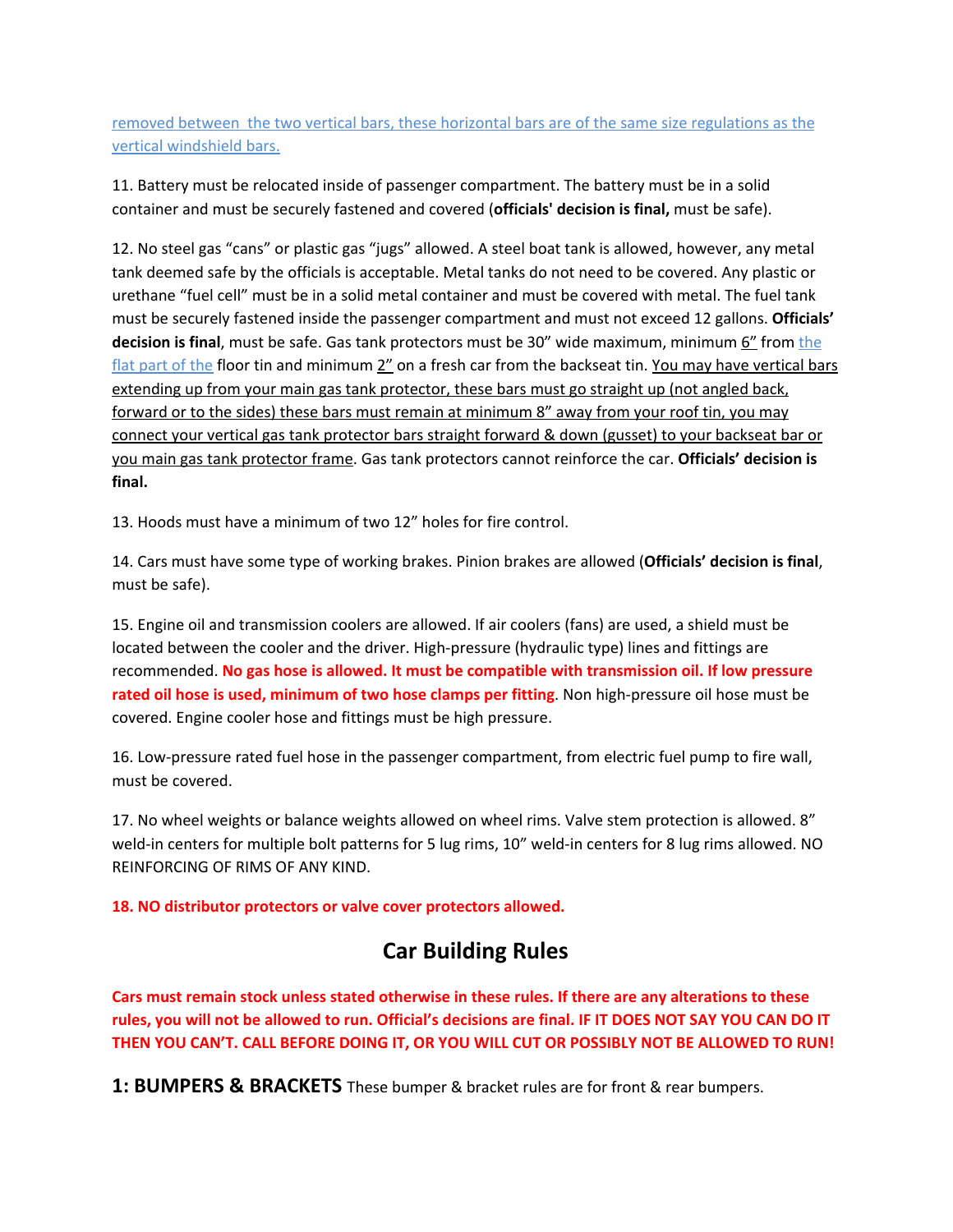**1:1 Bumpers** can be changed out to any car bumper (if it did not come with a 5mph shock bumper you may put one on) May use the brackets that came with the year, make and model of car. You may reinforce bumpers on the inside of the bumper. All support must be inside besides (2) 8"x8"X<sup>3"</sup> mounting plates. The bumper chrome must remain the stock shape, but you may have metal put inside for reinforcement. You may trim bumper ends or fold them around. Welding the bumper skins (chrome to inner liner) is allowed. No welding bumper to the body in any fashion! Bumper height not to exceed 22" to the bottom of the bumper to the ground and must be a minimum of 14" from the ground to the bottom of the bumper or the frame, whichever is lower.

You may manufacture a homemade bumper it must conform to the following size limits. It can be no larger than 8"x8". The point must taper over an area of at least 32" overall, the bumper cannot exceed 12" wide at the tip of the point and must be a minimum of 3" wide at the point, these measurements must come from the top to the bottom of the bumper. The point may only extend out 4" from the flat part of the bumper. The bumper must be completely in front of the frame rails. No part of the bumper may extend back past the front most part of the frame rails. **Please refer to Diagram #1 at the bottom.**

**1:2 Bumper Brackets** can be welded to the bumper and to the frame on one of the four sides of the frame. Bumper can be welded to the frame with no foreign material, factory brackets are allowed to be stretched back and placed on any ONE side of the frame but must not extend any farther than 14" behind the bumper. OR a piece of 3/8" thick, 4" wide by 14" long strap may be used instead of the stock brackets (not both). You are also allowed to wrap this strap around the front of the frame 4" to create an "L" shape, this is to give you enough material to weld your bumper to the strap. Your bumper strap MUST NOT exceed 18" long total this includes the 14" allowed to weld flat along the frame and the 4" allowed to wrap around the front of the frame making a "L" shape for the Total piece being NO MORE than 18" long! No brackets can extend any further back than the first 14" of the frame. Nothing can be put inside the frame and all brackets can only be on one side of the frame. OR you may use (2) 10" long x 4" wide x % thick on any two sides of the frame and must lay flat on the frame, bracket must touch and be welded to the bumper. You may only choose one of these options NOT BOTH! All bumper brackets must be on the exterior of the frame, unless they came from the factory on the interior of the frame. If using the stock bumper bracket and it came from the factory on the interior, it may remain on the interior of the frame. All homemade bumper brackets must remain on the exterior of the frame. NO EXCEPTIONS. **Officials' decision is final.**

# **2: Body**

**2:1** All **EXTERIOR doors** seam can be fully welded. Maximum 4" wide, 1/8" thick strap. Tops of doors may be pinched together and welded with maximum  $4''$  wide, 1/8" thick strap.

**2:2** All **EXTERIOR trunk** seams can be fully welded. Maximum  $\frac{4}{1}$  wide, 1/8" thick strap. Two 1" all-threads also allowed from trunk lid through floor tin & welded to the side of the frame ONLY, 4" of weld to attach all-thread to the side of the frame. All-thread must be cut of flush with the bottom of the frame and can not extend forward, rearward, or to either side. This 1" all-thread is allowed to pass through the roof on wagons not sedans. Trunk tin can be reformed. (NO WEDGING) Fenders must remain vertical and in stock locations. **An 8" inspection hole is be required for inspection**. You may tuck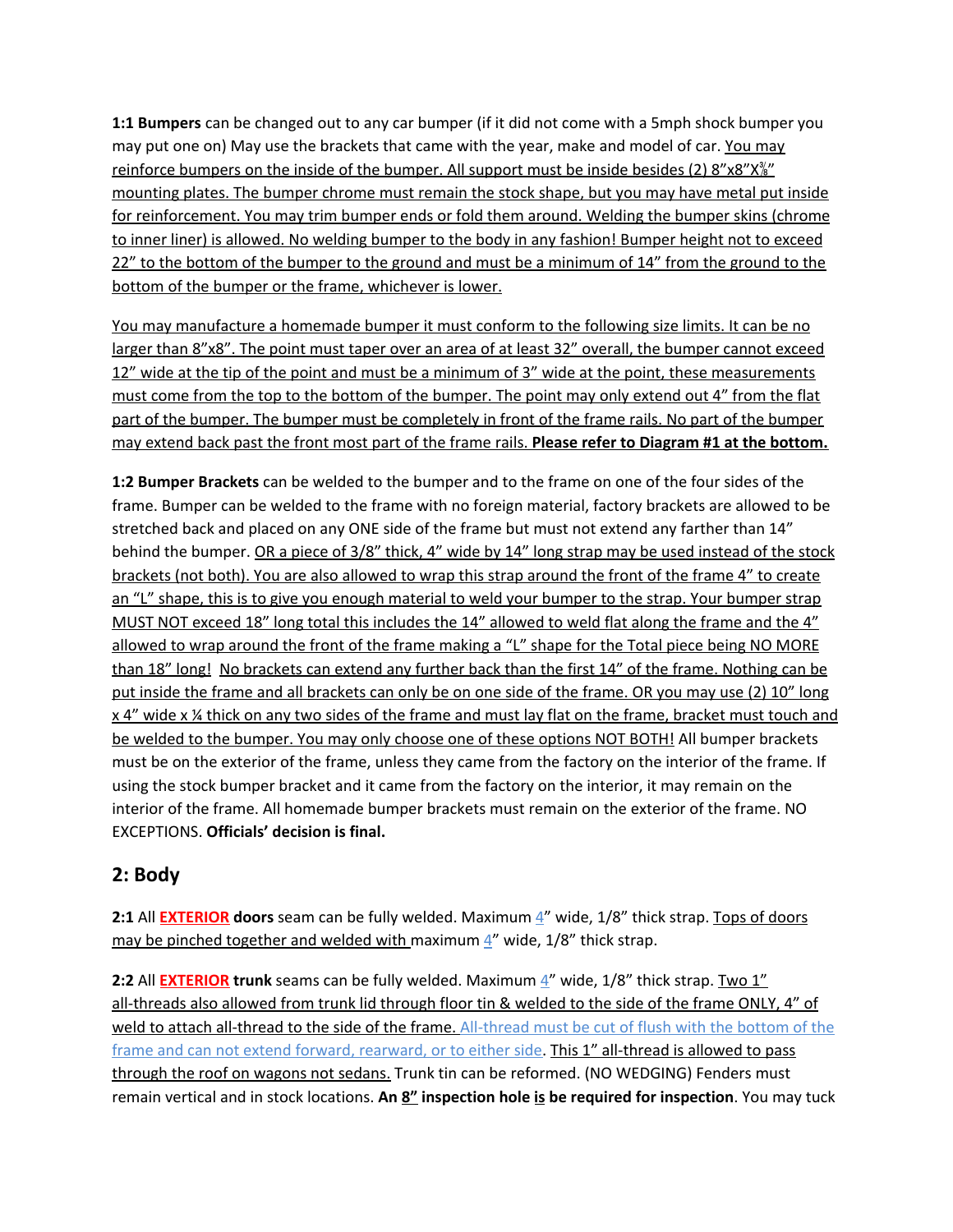the trunk (only 50% can be tucked, 50% of the trunk needs to remain in stock location). If you tuck the trunk, you may bolt the tucked part to floor tin only with maximum of (8) 3/8" bolts. Exterior body shaping is allowed, absolutely NO interior, firewall, or underside body shaping will be allowed. **Officials' decision is final.**

**2:3 Fenders** may be pre-cut, and bolted back together with (8) 3/8" bolts per fender, but not re-welded.

**2:4 Hood** may have a maximum of 8 hold down bolts not to exceed 1" in diameter. Front two hood bolts may run down the core support, but must run through factory body mounts holes on frame. (These 2 rubber bushings can be removed). If a spacer is used between the frame and core support it cannot exceed 3" Square or round material, spacer can be welded to the frame only NOT THE CORE SUPPORT. Other hood bolts must be welded to tin only, must not exceed 14" in overall length and may attach to tin with a 5"X5" plate. Hood bolts must remain vertical & not formed or used as a "kicker" (5" hood washers max). You are allowed to use  $2'' \times 2'' \times 4''$  long  $\times \frac{1}{4}$  thick angle iron on the hood/fender as a hood bolt attachment with a maximum bolt size through the two pieces of angle iron of 1" diameter. Hood must have a minimum of (2) 12" holes cut completely out for safety. Maximum (8) 3/8" bolts for bolting hood tin back together. No welding of stock hinges.

**2:5 Body mounts** you may use factory body mounts (i.e. rubber bushings) or rubber hockey pucks or steel body bushings (minimum 1" thick) cannot be welded to the frame or body, body spacers must be separate for each body mount hole opening. You may replace body bolts with longer bolts, 3/4" bolt max for body bolts. You are allowed to put a 2 1/2" washer and nut inside the frame and a 5" maximum washer on top of the body bolts to help hold down the body. (DO NOT WELD THE WASHERS AND NUTS TO THE FRAME OR BODY) If the make, model, and year of car you are running came with a provisional "extra body mount " you may put a body bolt in that spot. ONLY ONE EXTRA BODY MOUNT BOLT MAY BE USED PER FRAME RAIL AND IT MUST BE IN THE SAME LOCATION THE FACTORY MADE THE PROVISION FOR IT!

**2:6** Aftermarket steering columns (NO HYDRAULIC), gas pedals and shifters allowed. No steering brackets, gas pedals, brake pedals, shifters, gas tanks, tranny coolers, battery boxes or seats brackets can be attached to or touching the frame. Tin only. Maximum 3" washer size on fastening bolts on underside of floor tin.

#### **NO SEDAGONS and NO DECKING ALLOWED IN THE BACK OF WAGON'S**

**Sheet Metal rust repair** must be repaired with factory thickness of sheet metal of the car you are running, **YOU MUST** provide pictures of rusty spots at Tech. Any and all sheet metal repairs can only overlap in all directions 1" maximum, pre-ran cars with holes or tears may only patch the damage if the hole/tear is bigger than 4" at any point and repair must not overlap other repairs.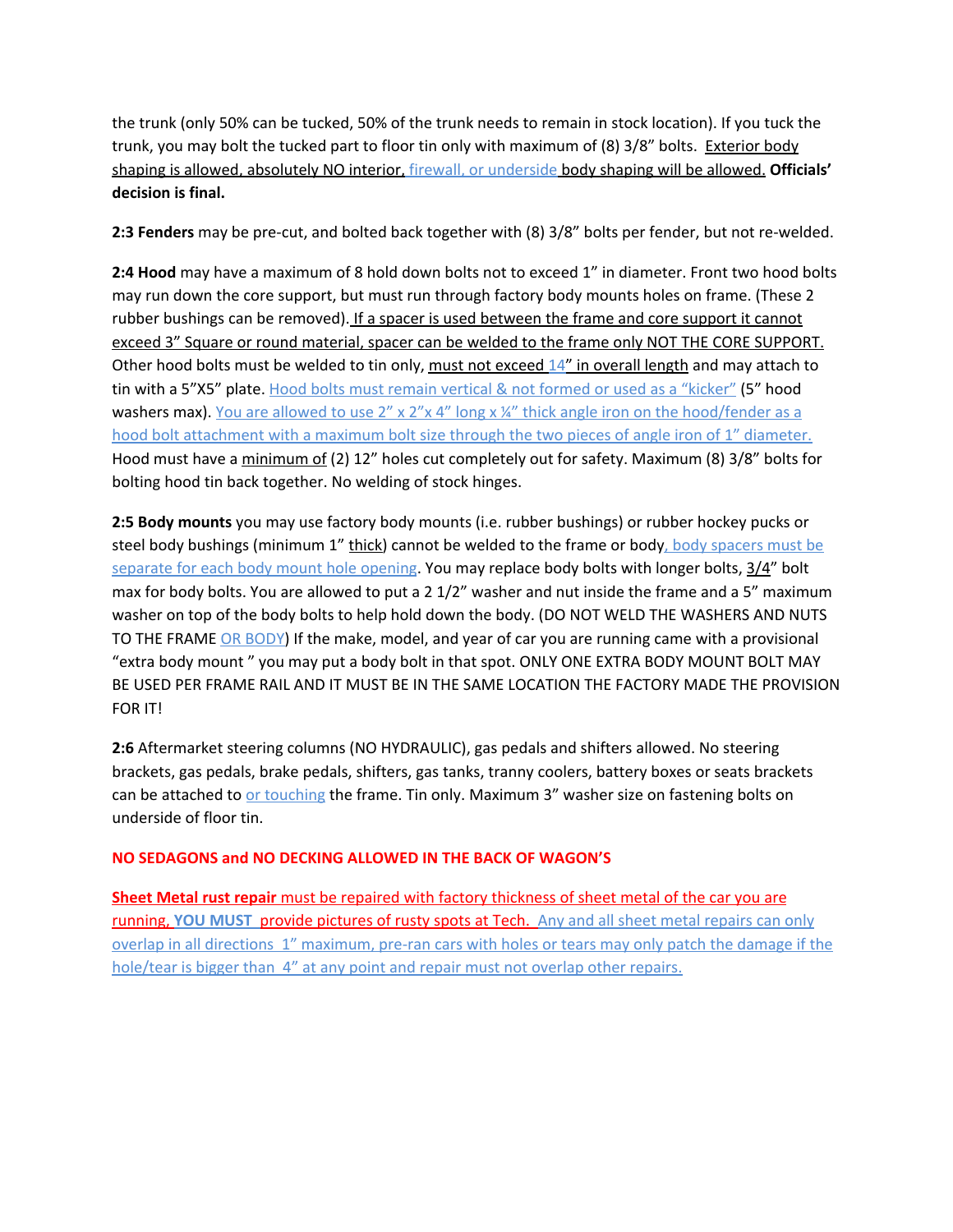### **3: Frame**

**3:1** You are allowed to weld from the front side of the A-Arms forward, frame seams top & bottom in addition you are allowed to re-weld 12"of factory frame seam per frame rail ½" wide weld beads maximum **(THIS INCLUDES TILTING OF A FRAME & WELDING IT BACK TOGETHER).** No other welding to or on frame (except bumper brackets and motor mounts) of any kind! (NO FRAME SHAPING OF ANY KIND).

**3:2** Frames must match Make & Model of Body, this includes re-stubbing of a **pre-ran** car. (Example 79-02 Ford Frame must be under a 79-02 Ford Body, 71-76 Chevy Impala frame must be under 71-76 Chevy Impala body, 69-72 Caddy frame under 69-72 Caddy body, 73-74 Caddy under 73-74 caddy, 75-76 under 75-76 caddy, Mopars are to follow the same rules. Y-Frame Sub under Y-Frame body, Shocker Sub under Shocker Frame Body Etc Etc…) No shorting of frames under doors to make fit etc. On all re-stubbing of pre-ran cars, officials decision is final. **You Must Call before re-stubbing a pre-ran car.**

**3:3 Frame Shortening**: You may shorten the front frame rails only. You may cut the frame off flush with the front edge of the body mount hole (core support mount). If it is a weld on mount leave the remaining portion of the body mount in place. If you remove the body mount completely or relocate it, you will not run. DO NOT SHORTEN OR SLIDE BACK THE FRONT CLIP, OR RE-LOCATE THE RADIATOR SUPPORT. Cadillacs must remain 18" long from the front side of the spring bucket lip forward (call if in question). And remember can only weld main frame seams, no fingers or brackets coming off the frame.

**Frame rust repair** you must call prior to fixing and provide pictures.

**Absolutely no stitch/spaghetti welding on frames in any place, if caught with it you will NOT run!**

# **4: Drive Train**

**4:1 Motors** can be changed out (Chevy to Mopar, Mopar to Chevy, Chevy to Ford and so on) but must be mounted to meet rule 4:2 & must remain within 2" of factory location. Slider drive shafts allowed. **No distributor protectors**. A mid-plate may be used, but must not exceed 3" outside of the factory bell housing bolt pattern in any place. **Officials' decisions are final.**

**4:2 Motor mounts** can be welded solid. You can use a lower engine cradle, but must be welded to the cross member (Engine saddle) **not** frame, you may use a maximum of 8" of attachment per side to weld your engine to the saddle. You are allowed an Engine Top Halo/Header Protector but no part of protector can be any farther rearward than 8" in front of the backside of the engine block (Measuring in the center of the engine block straight forward). You are allowed to weld (1) 2  $\frac{1}{2}$   $\frac{1}{2}$   $\frac{1}{2}$   $\frac{1}{2}$   $\frac{1}{2}$   $\frac{1}{2}$   $\frac{1}{2}$   $\frac{1}{2}$   $\frac{1}{2}$   $\frac{1}{2}$   $\frac{1}{2}$   $\frac{1}{2}$   $\frac{1}{2}$   $\frac{1}{2}$  long piece of angle iron (Must be facing upward) per frame rail on top of frame rail between the a-arm and the bumper. You are also allowed (1)  $2 \frac{1}{2}$  x 2  $\frac{1}{2}$  x 14" thick x 4" Long per frame rail behind the a-arm (between the a-arm and firewall) This angle iron CAN NOT be tucked underneath the body AT ALL and CAN NOT BE bent over, it must be on top of frame and facing upward. This is to bolt down your motor with chain only. CHAINS MUST BE USED AS INTENDED AND ATTACHED TO THE ANGLE IRON AND THE ENGINE, only 3/8" chain maximum may be used. NO solid motor mounts to frame.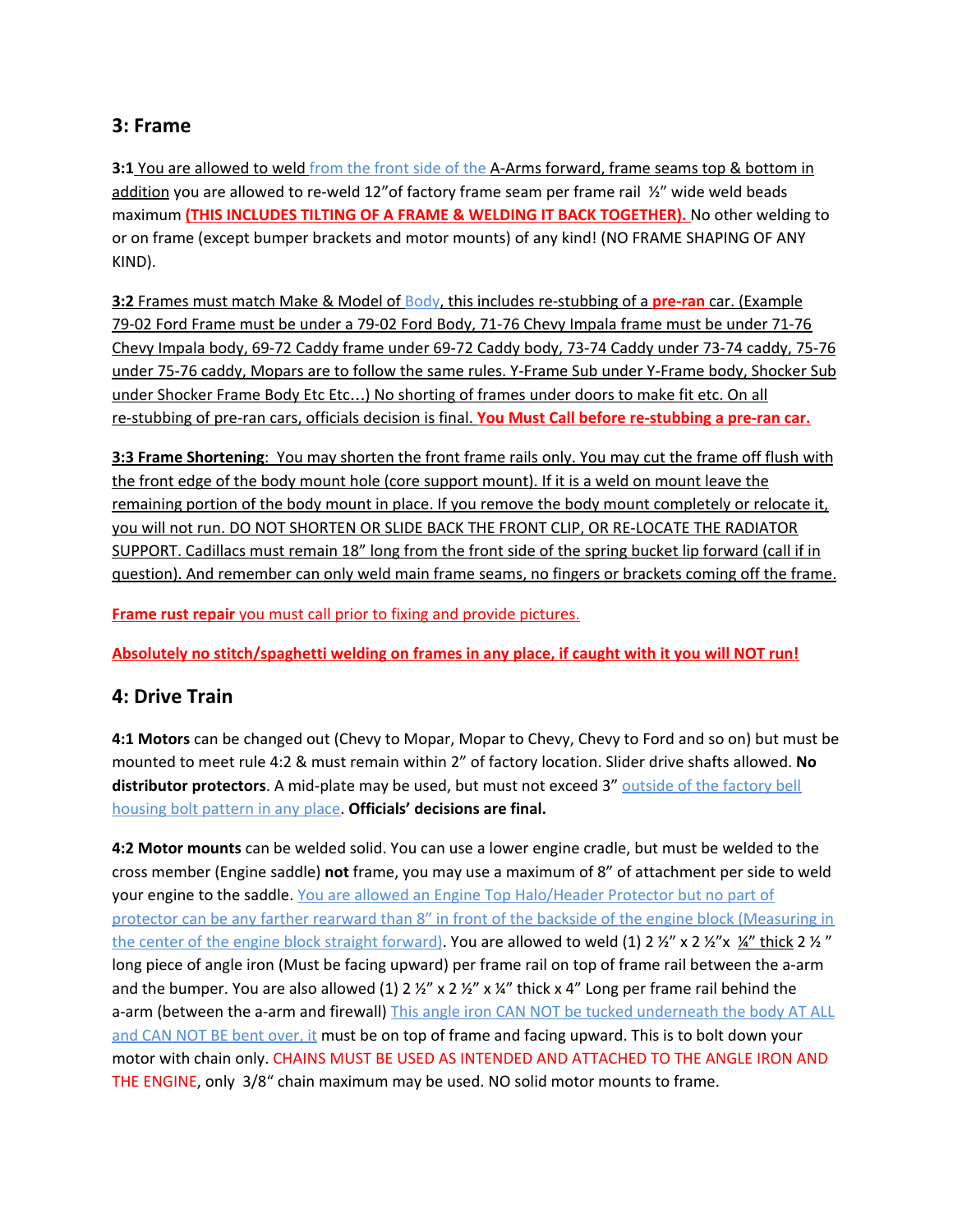**4:3 Transmission** mount must be in stock location to make, model and year of car. Cross member must be stock cross member or replaced with 2"x 2" by 1/4" thick material, cross member (must have 5/16" pilot hole to gauge thickness, IF TECHS CANNOT GAUGE THICKNESS, WE WILL DRILL A HOLE FOR YOU). Cross member may have TWO 3/8" bolts to help hold to floor tin (floor tin only) with maximum size washer of 3". Where the transmission tail shaft housing meets the transmission cross member, you are allowed to attach (bolt, chain, or wire) the transmission to the cross member, but transmission mount must not exceed a 12" wide area measured from the center of the cross member out 6" on each side. YOU MAY NOT WELD THE TRANSMISSION IN SOLID TO THE TRANSMISSION CROSSMEMBER! You may use one piece of 8" long  $2''x2''x1/4'''$  thick angle iron per frame rail to mount your cross member to (cross member must come in contact with both of these angle irons), these angle iron pieces must be placed at least 8" rearward of the front part of the side frame rail. This will be measured on the inside portion of the side rail. (Example: 80's + Fords we will measure from the inside corner where the crush box meets the side rail, Old iron GM we will measure from where the side rail meets the "S Curve". You must remove factory cross member mounts if angle iron is used.

**Aftermarket Transmission Bell Housing's are allowed but must not be welded to the mid plate or transmission case.**

**Transmission braces & Aftermarket Transmission Cases will be allowed but must follow all of these strict guidelines: You must run the stock transmission crossmember for the make,model, & year of car you are running this crossmember must remain stock with no added material. You will only be** allowed (2) repair plates per frame rail on a car, you will NOT be allowed the (2) Fresh Car repair plates per frame rail. You are not allowed to use the (2) 3/8" bolts to attach crossmember to body. The transmission must be able to fully slide in all directions (meaning at no point can any part of the **transmission brace, transmission, shifter, shifter linkage, yoke, driveshaft, mid plate, etc. come in "locking" contact with the transmission crossmember. No #9 wire or cable will be allowed to hold up transmission or transmission crossmember. All pieces & parts of Transmission Brace must remain at a** minimum of 10" away from any part of the frame rails . No shaping of the Transmission Tunnel will be **allowed. This rule is intended to save from breaking Transmission Cases NOT TO RE ENFORCE THE CAR! Officals will be very strict on these detailed rules! Officials decision is FINAL**

**4:4 Radiators** must be in stock location. No water barrels or auxiliary cooling of engine allowed. You may use (4)  $\frac{1}{2}$  pieces of all-thread to hold your radiator in place, these pieces must extend down through the lower sheet tin of the radiator support, at the top of the radiator support you are allowed ONE piece of  $1/8$ " thick x 3" wide x 8" long per side to run your all-thread pieces through. ALL-THREAD MUST BE SPACED ATLEAST 20" APART.

Air Conditioning Condensers may be bolted in with a maximum of (8) 3/8" diameter bolts or welded in with (1)  $1/8$ " thick x 4" wide x 8" long piece of flat strap per side (one on passenger side & one on drivers side)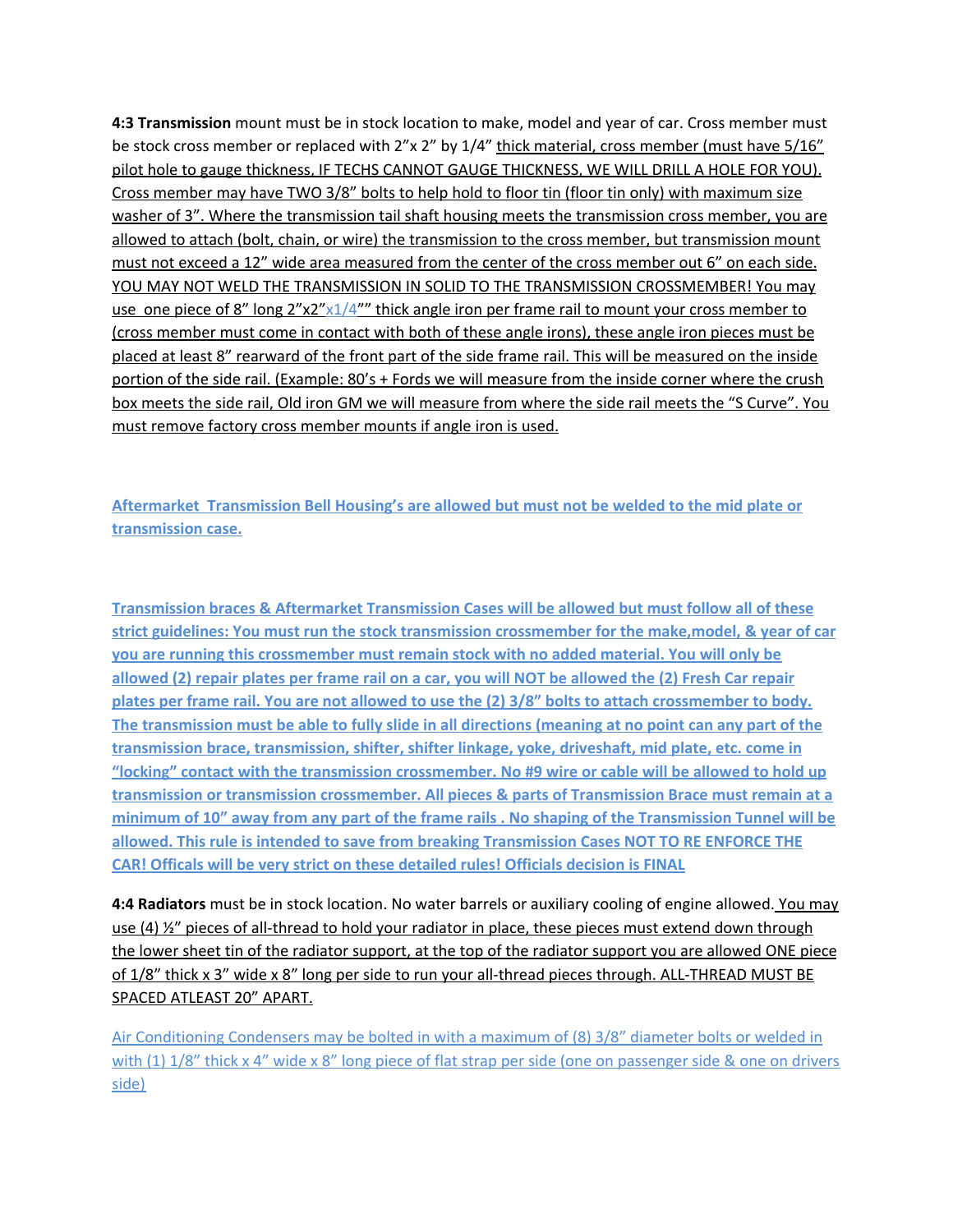**4:5 Rear ends** may be changed out. Must be a 5 lug or an 8 lug full floater, single wheel rear end. 16" tire size max. Back bracing allowed. Axle flange protectors are allowed.

## **5: Suspension**

**5:1 Coil spring** cars must have a stock coil spring from a car (NO TRUCK, SUV, ETC. COIL SPRINGS), DOUBLE COIL SPRINGS ALLOWED IN THE REAR ONLY. Coils springs can welded or wired top or bottom, **not** both to help hold in place. No aftermarket coil springs.

**5:2 Upper and lower rear end control arms** must be stock to make, model and year of car. (No homemade control arms). You may re-enforce control arms but they MUST start out as a STOCK control arm for the make & model of car you are running (Techs must be able to visually see that stock control arms were used). May use chain in place of shocks, 3/8" chain maximum. Chain must be in stock shock location.NO ALL THREAD IN PLACE OF SHOCKS **Officials' decision is final.**

**5:3 Leaf spring** cars can have a max of 7 leafs, with a 2" total stagger (1" on the front side of the rear end & 1" on the back side of the rearend). Must be stock Main leaf spring to make, model and year of car. No flat stacks. You may use 6 clamps, 3 in front of the housing and 3 in the back (maximum size  $2''x 4''x 1/4''$ thick) per side with a maximum of (4) 3/8" diameter bolts per clamp. May have (2) 3/8" bolts in shock tower to help hold it to the body. May use chain in place of shocks,  $3/8$ " chain maximum. Chain must be in stock shock location. NO ALL THREAD IN PLACE OF SHOCKS. Mopars are allowed to fabricate leaf spring hanger brackets out of ¼" thick 2" wide by 6" long to reposition the leaf springs underneath the rear sub (**NO** shortening the factory length of leaf springs)

**5:4 Watts link conversions on newer Fords**. You may convert a watts link to a standard 4 link system in the following way: Use the upper and lower trailing arm brackets off an older Ford. No shortening of trailing arms, no positioning brackets to strengthen front down legs of the rear hump. Must mount in the stock location or you may use upper mount tray out of older car but must remove all of original factory package tray, the older style package tray you install must not be welded anymore than a factory package tray and must stay at minimum ¾" away from the frame hump seam . **Do not re-weld seam**. Welds may only weld to package tray. Or if you leave in the stock package tray, you can use a 4 piece bolt-in watts link conversion kit.

**5:5 Front suspension** must have stock a-arms & tie rods from a car (No truck, van, etc. a-arms) Tie-Rods CAN NOT be fabricated at all, you are allowed to weld the factory adjustable sleeve on tie-rods. Problem Solver Tie-Rod ends are OK. You CAN NOT fabricate or weld on different mounts to make your suspension work it must bolt on as factory; ball joints may be aftermarket but MUST bolt in or press in **(NO WELD IN BALL JOINTS & NO SCREW IN BALL JOINTS).** May use chain in place of shocks, 3/8" chain maximum. Chain must be in stock shock location. NO ALL THREAD IN PLACE OF SHOCKS. A-arms may be chained or welded to gain height. If chained 5/16" maximum size chain. Chain cannot reinforce the frame. If welded you may use (2) 2"x4"x 1/8" flat strap per side. Flat strap must not reinforce the frame. Welded or Chain ONLY you cannot use both. **Officials' decision is final.**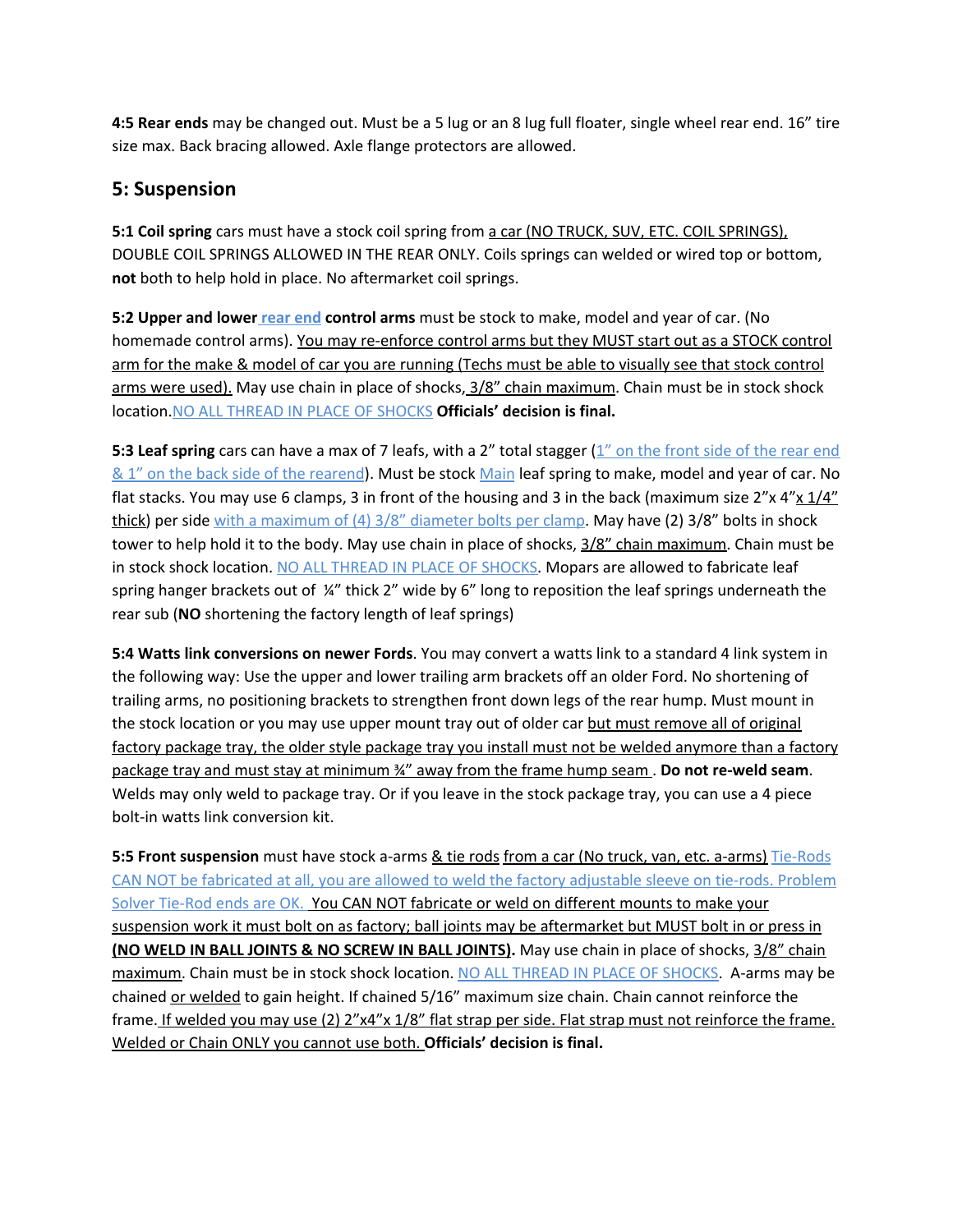# **ETC.**

**Tire rule**. We don't want flats. Doubled tires ok, foam filled front tires ok (NO FOAM OR RUBBER FILLED REAR TIRES), NO BEADLOCKS (Including screwing wheel to the tire).

Must have door numbers (in a contrasting color) and roof number sign on all cars. Maximum 30" X 30" size roof signs allowed. No reinforcing of the car allowed.

If any iron is added in or on frames or bodies anywhere, you will not be allowed to run. You will have **no opportunity to remove it.**

"One trip fix it rule" If you have something to change or cut during inspection, you have one opportunity to get it fixed.

### **Repair rules:**

**The Following Rule is Exempt if you choose to run a transmission brace or a aftermarket transmission** case in which case you are allowed NO repair plates on a Fresh car and (2) per frame rail on a Pre-Ran **car.**

You are allowed **4 frame repair plates** total (1/8" thick 4" x 6" long) per frame rail on a pre-ran car, which two of those, per frame rail, will be allowed on a fresh car. **Must have a 1" inspection hole in the center**. Sides of plates can be welded, but 1" hole cannot be welded. No over lapping of plates and must be flat on frame. **Absolutely no stitch/spaghetti welding on frames in any place, if caught with it you will NOT run!**

**#9 Wire** will be allowed on Pre-Ran cars only. TWO places per window opening with (3) loops allowed (6 strands), #9 wire must go from the roof (allowed to weld standard 5/8" flat washers to keep sheet metal from tearing) to or around the frame ONLY (In the flat part of the floor ONLY), must not be wrapped around any part of the cage, halo, down bars, gas tank protector, transmission cross member, etc. **OFFICIALS' DECISIONS ARE FINAL**

**Sheet Metal rust repair** must be repaired with factory thickness of sheet metal of the car you are running, **YOU MUST** provide pictures of rusty spots at Tech. Any and all sheet metal repairs can only overlap in all directions 1" maximum, pre-ran cars with holes or tears may only patch the damage if the hole/tear is bigger than 4" at any point and repair must not overlap other repairs.

**Re-Tech/ Re-Inspection of the TOP 3 placing cars in each class may be required & if anything illegal is found you may forfeit your winnings.**

Disclaimer to car builders and drivers: IF IT DOES NOT SAY YOU CAN DO IT WITHIN THESE RULES, DO **NOT DO IT BEFORE CALLING. ALL CARS FOUND TO BE ILLEGAL WILL NEED TO BE CORRECTED TO PASS**